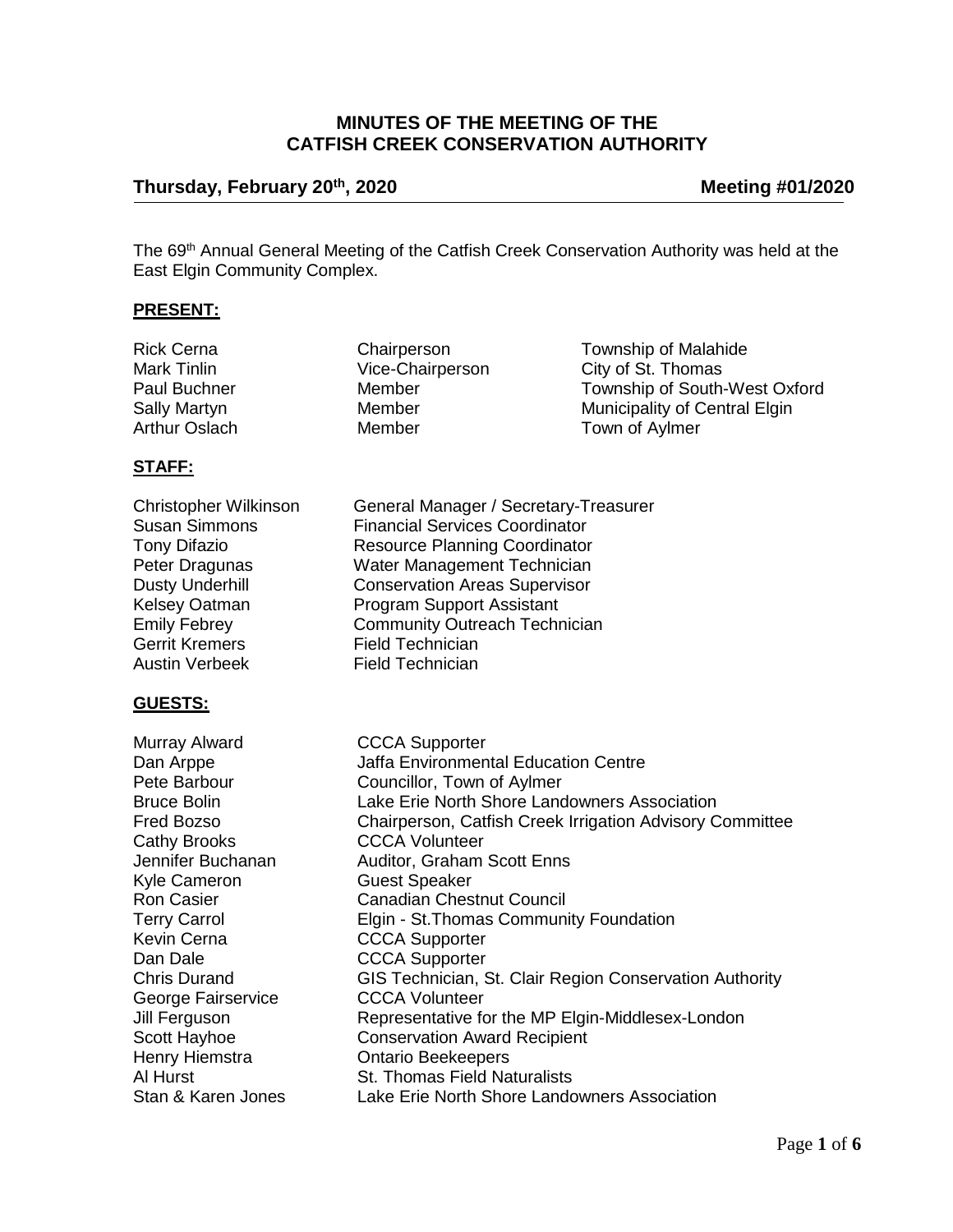| Vaclav Kampos        | <b>CCCA Supporter</b>                                           |
|----------------------|-----------------------------------------------------------------|
| Henry & Ena Kielstra | <b>CCCA Supporter</b>                                           |
| Matt Marchioni       | <b>Jaffa Environmental Education Centre</b>                     |
| John Martyn          | <b>CCCA Supporter</b>                                           |
| Jonathon Martyn, Jr. | <b>CCCA Supporter</b>                                           |
| <b>Judy Maxwell</b>  | General Manager, Long Point Region Conservation Authority       |
| Tom McKinney         | Community Member, Township of Malahide                          |
| David Mennill        | Mayor, Township of Malahide                                     |
| Shaun Meehan         | President, Aylmer District Trapping Council                     |
| Abigail Reid         | Family Member, Conservation Scholarship Winner                  |
| Ethan Reid           | <b>Conservation Scholarship Winner</b>                          |
| Laurie Reid          | <b>Family Member, Conservation Award Winner</b>                 |
| Veronica Reiner      | <b>Aylmer Express</b>                                           |
| <b>Colleen Row</b>   | Councillor, Municipality of Central Elgin                       |
| <b>Thomas Rylett</b> | Thomas P. Rylett Limited                                        |
| <b>Sherry Rylett</b> | Thomas P. Rylett Limited                                        |
| Al Sharpe            | Director, Elgin Hiking Trail Club                               |
| Dr. Duncan Sinclair  | <b>Ducks Unlimited Canada</b>                                   |
| <b>Kim Smale</b>     | Retired General Manager/Secretary-Treasurer, Catfish Creek C.A. |
| <b>Todd Sprague</b>  | Hamilton Ward & Cathers Insurance                               |
| Alison Varga         | Hamilton Ward & Cathers Insurance                               |
| Fons Vandenbroek     | Member Services Representative, Elgin Federation of Agriculture |
| Geoff Verkade        | Manager of IWM, Niagara Peninsula Conservation Authority        |

## **WELCOME / CALL TO ORDER:**

Chairperson Cerna welcomed everyone to the 69<sup>th</sup> Annual General Meeting of the Catfish Creek Conservation Authority and called the proceedings to order at (2:10 p.m.).

#### **ADOPTION OF AGENDA:**

Motion # 01/2020 M. Tinlin A. Oslach CARRIED

THAT, the Agenda for the Annual General Meeting be adopted as circulated.

#### **DISCLOSURE OF PECUNIARY INTEREST:**

No one had a pecuniary interest to disclose at this time.

#### **INTRODUCTIONS:**

Chairperson Cerna introduced the Catfish Creek Conservation Authority Board of Directors and Special Guests in attendance.

#### **ADOPTION OF MINUTES:**

Motion # 02/2020 M. Tinlin Research P. Buchner CARRIED

THAT, the Minutes of Full Authority Meeting #10/2019 (December 13, 2019), be accepted as circulated.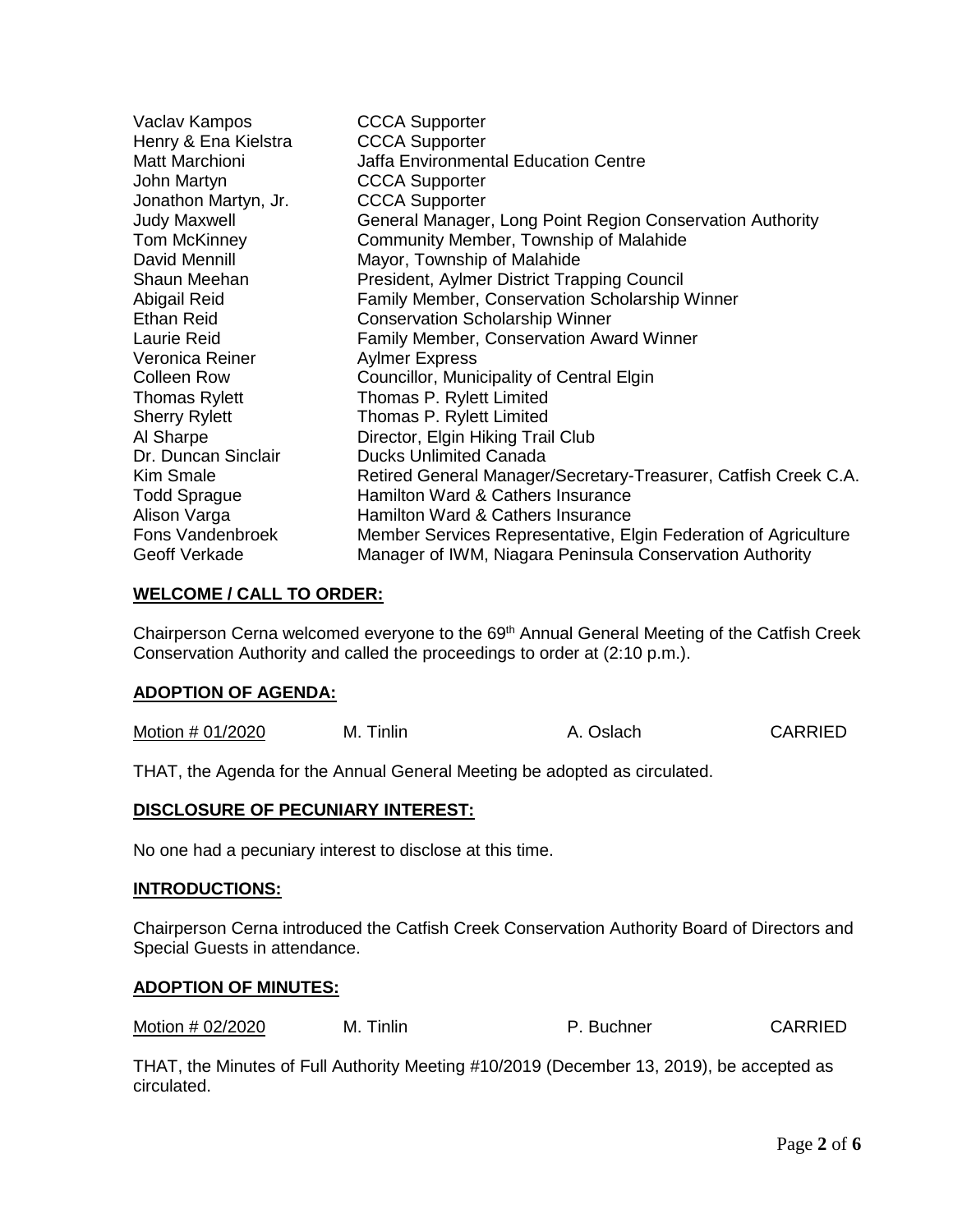Motion # 03/2020 M. Tinlin A. Oslach CARRIED

THAT, the Minutes of Personnel / Finance Committee Meeting #PF 01/2020 (January 30, 2020), be accepted as circulated.

## **ANNUAL REPORT PRESENTATION:**

The General Manager / Secretary-Treasurer presented the 2019 Annual Report and provided a brief summary of each section of the Report. He thanked the community for their support and involvement with the CCCA over the past year. He also thanked the staff from the CCCA and Board for their efforts in 2019.

Motion # 04/2020 M. Tinlin A. Oslach CARRIED

THAT, the 2019 Annual Report be adopted as presented.

## **2019 AUDITED FINANCIAL STATEMENTS:**

Jennifer Buchanan of Graham Scott Enns LLP Chartered Accountants presented the 2019 Financial Statements and Auditor's Report for the Catfish Creek Conservation Authority.

She stated that the Financial Statements present fairly, in all material respects, the statement of financial position of the CCCA as at December 31, 2019, and the statements of operations and accumulated surplus, changes in net assets, and cash flow for the year then ended in accordance with Canadian accounting standards for public sector entities.

The audience was advised that full copies of the Financial Statements are available at the CCCA Office upon request.

Motion # 05/2020 P. Buchner S. Martyn S. Martyn CARRIED

THAT, the Financial Statements of the Catfish Creek Conservation Authority and Audit Findings Letter prepared by Graham Scott Enns LLP, as at December 31, 2019, be adopted as circulated.

#### **CHAIRPERSON'S MESSAGE:**

Chairperson Cerna presented the Annual Chairperson's Message to the audience. A condensed version is included on the first page of the 2019 Annual Report.

#### **ELECTION OF OFFICERS:**

Christopher Wilkinson, General Manager/Secretary-Treasurer of the CCCA announced that he would be conducting the elections for Chairperson and Vice-Chairperson for the year 2020.

Mr. Wilkinson reviewed the election procedures and declared all offices vacant. He then read the names of the current members eligible to vote and asked for the appointment of two (2) scrutineers in the event of an election.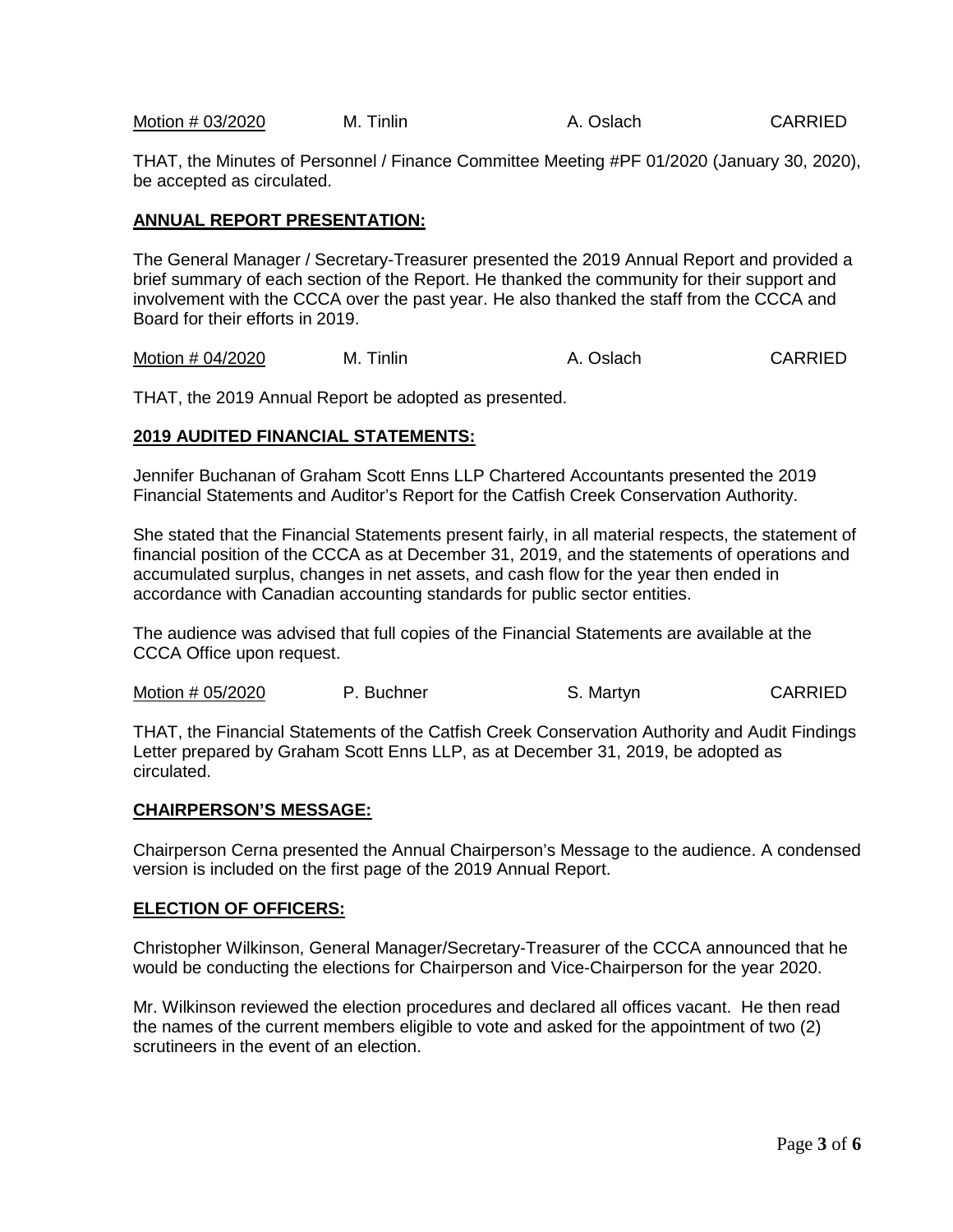Motion # 06/2020 A. Oslach S. Martyn S. Martyn

THAT, Susan Simmons and Kelsey Oatman act as scrutineers in the event of an election; and further,

THAT, the scrutineers distribute ballots to the eligible voting members, tabulate and report the results of the vote, and destroy all ballots.

Mr. Wilkinson called for nominations for the position of Chairperson of the CCCA for 2020.

Arthur Oslach nominated Rick Cerna.

Nominations for the position of Chairperson were called for a second and third time.

Motion # 07/2020 A. Oslach M. Tinlin CARRIED

THAT, nominations for the position of Chairperson be closed.

Rick Cerna was acclaimed Chairperson for 2020.

Mr. Wilkinson called for nominations for the position of Vice-Chairperson of the CCCA for 2020.

Sally Martyn nominated Mark Tinlin.

Mr. Wilkinson called for nominations a second and third time.

| Motion # 08/2020 | P. Buchner | R. Cerna | <b>CARRIED</b> |
|------------------|------------|----------|----------------|
|------------------|------------|----------|----------------|

THAT, nominations for the position of Vice-Chairperson be closed.

Mark Tinlin was acclaimed Vice-Chairperson for 2020.

Rick Cerna assumed the Chair to continue the meeting.

#### **OTHER BUSINESS:**

| Motion # 09/2020 | S. Martyn | P. Buchner | <b>CARRIED</b> |
|------------------|-----------|------------|----------------|
|                  |           |            |                |

THAT, the Full Authority appoint the firm Graham Scott Enns LLP Professional Accountants as the Authority's Auditor until the next Annual General Meeting in February 2021; and further

THAT, the Full Authority appoint Canadian Imperial Bank of Commerce, Aylmer Branch as the Authority's financial institution until the next Annual General Meeting in February 2021; and further,

THAT, the Full Authority appoint Steve Gibson, Elgin County Solicitor as the Authority's Solicitor to deal with matters of litigation until the next Annual General Meeting in February 2021; and further,

THAT, the Full Authority appoint Kim Bowsher of Bowsher + Bowsher as the Authority's Solicitor to deal with matters of real estate until the next Annual General Meeting in February 2021.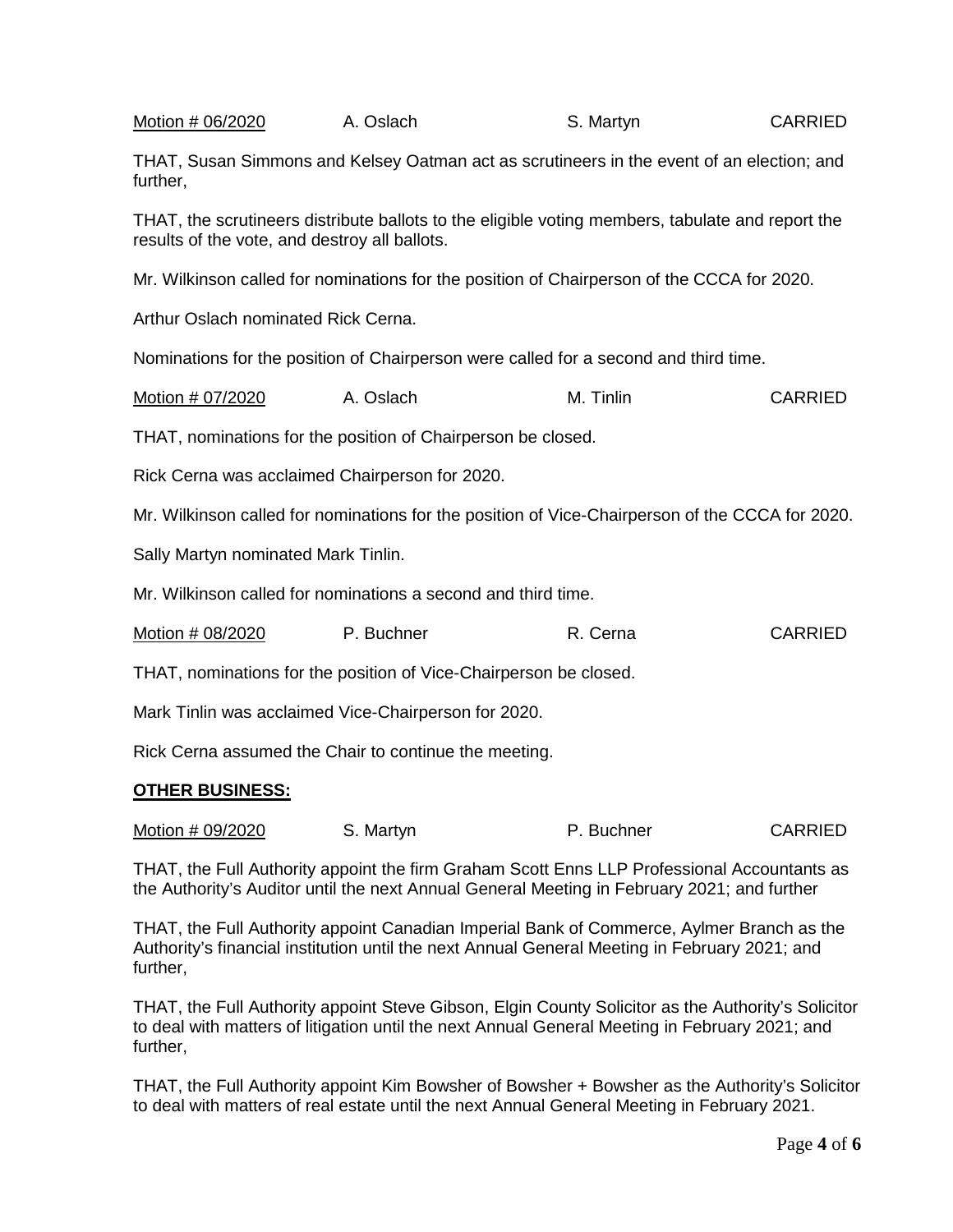Motion # 10/2020 S. Martyn A. Oslach CARRIED

THAT, the Catfish Creek Conservation Authority be authorized to borrow, on an interim basis, a sum or sums not exceeding in the aggregate \$200,000.00 from the Authority's bank at the said bank's minimum lending rate established from time to time, until the Authority has received payment of levies from member municipalities; and further,

THAT, the Chairperson or Vice-Chairperson together with the General Manager / Secretary-Treasurer are hereby authorized to execute for and on behalf of the Authority, a promissory note or notes for the sum to be borrowed pursuant to this Resolution and to affix thereto the corporate seal of the Authority, and further,

THAT, Susan Simmons, Financial Services Coordinator, be assigned with signing authority for payroll items and utility accounts.

## **GUEST SPEAKER:**

Member Martyn introduced Kyle Cameron from Bird Studies Canada as the Guest Speaker.

Mr. Cameron began his presentation by providing the audience with some background information about himself and Bird Studies Canada Southern Ontario's Forest Bird Species at Risk Monitoring Program. The program began in 2011 focusing on two (2) species of birds unique to the Carolinian Forest ecosystem. Since then it has grown and began to focus on four (4) species of birds and their unique habitats such as Acadian Flycatchers, Louisiana Waterthrush, Cerulean Warblers.

Mr. Cameron then discussed the results of counts of the Species at Risk (SAR) bird counts on Authority-owned property stating that Springwater Conservation Area was a significant and important habitat for these species with over 80 SAR counted making it one of the most species-rich area. He noted the habitat restoration, research activities, and education are important goals of this program.

Member Martyn thanked Kyle for his talk and presented him with a small token of appreciation on behalf of the Conservation Authority

## **STUDENT SCHOLARSHIP AWARD:**

Member Oslach presented the 18<sup>th</sup> Annual Catfish Creek Conservation Authority Scholarship Award to Ethan Reid. Ethan plans on continuing his post-secondary education in the field of environmental engineering at the University of Western Ontario in September, 2020.

# **CONSERVATION AWARD:**

Vice-Chairperson Tinlin was called upon to present the Conservation Award to the Hayhoe Family in recognition of their conservation efforts on their 1,500 acre farm located in the Township of Malahide. The Hayhoes have undertaken several environmental projects on their property including the creation of a pollinator habitat and planting acres of tallgrass prairie. Living near the Lake Erie Shoreline has helped the family understand the importance of soil conservation and ensuring that their stewardship of the land leaves room for nature.